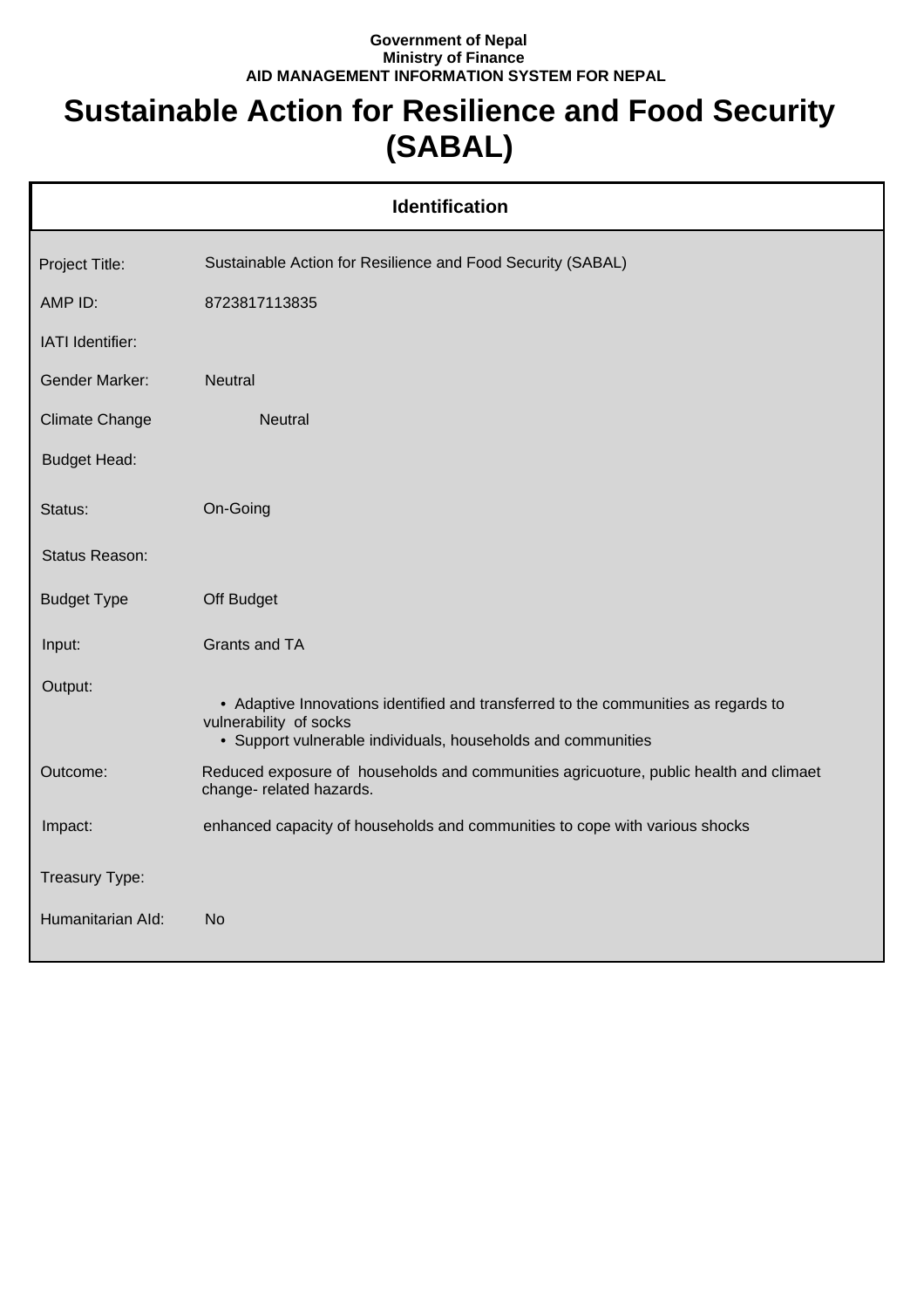| Location                  |            |
|---------------------------|------------|
| Location                  | Percentage |
| Khotang (Diktel)          | 17.0%      |
| Sindhuli (Sindhuli Madhi) | 16.0%      |
| Ramechhap (Manthali)      | 17.0%      |
| Makwanpur (Hetauda)       | 17.0%      |
| Okhaldhunga (Okhaldhunga) | 16.0%      |
| Udayapur (Gaighat)        | 17.0%      |

| <b>National Plan</b>                                                                                                            |            |
|---------------------------------------------------------------------------------------------------------------------------------|------------|
| Program                                                                                                                         | Percentage |
| [Agriculture and Food Security ] [Macroeconomic Policy and Economic Development Policy<br>] [ National Development Plan (NDP) ] | $100.0\%$  |

| <b>Sector</b>                            |            |
|------------------------------------------|------------|
| Sector                                   | Percentage |
| Nepal Sector Classification LIVELIHOOD 0 | 100.0%     |

| <b>Implementing/Executing Agency</b>                      |        |  |
|-----------------------------------------------------------|--------|--|
| Donor                                                     |        |  |
| U.S. Agency for International Development                 | 0.0%   |  |
| <b>Responsible Organization</b>                           |        |  |
| Ministry of Federal Affairs and General Administration    | 33.0%  |  |
| Ministry of Health and Population                         | 33.0%  |  |
| Ministry of Agriculture, Land Management and Cooperatives | 34.0%  |  |
| <b>Executing Agency</b>                                   |        |  |
| U.S. Agency for International Development                 | 100.0% |  |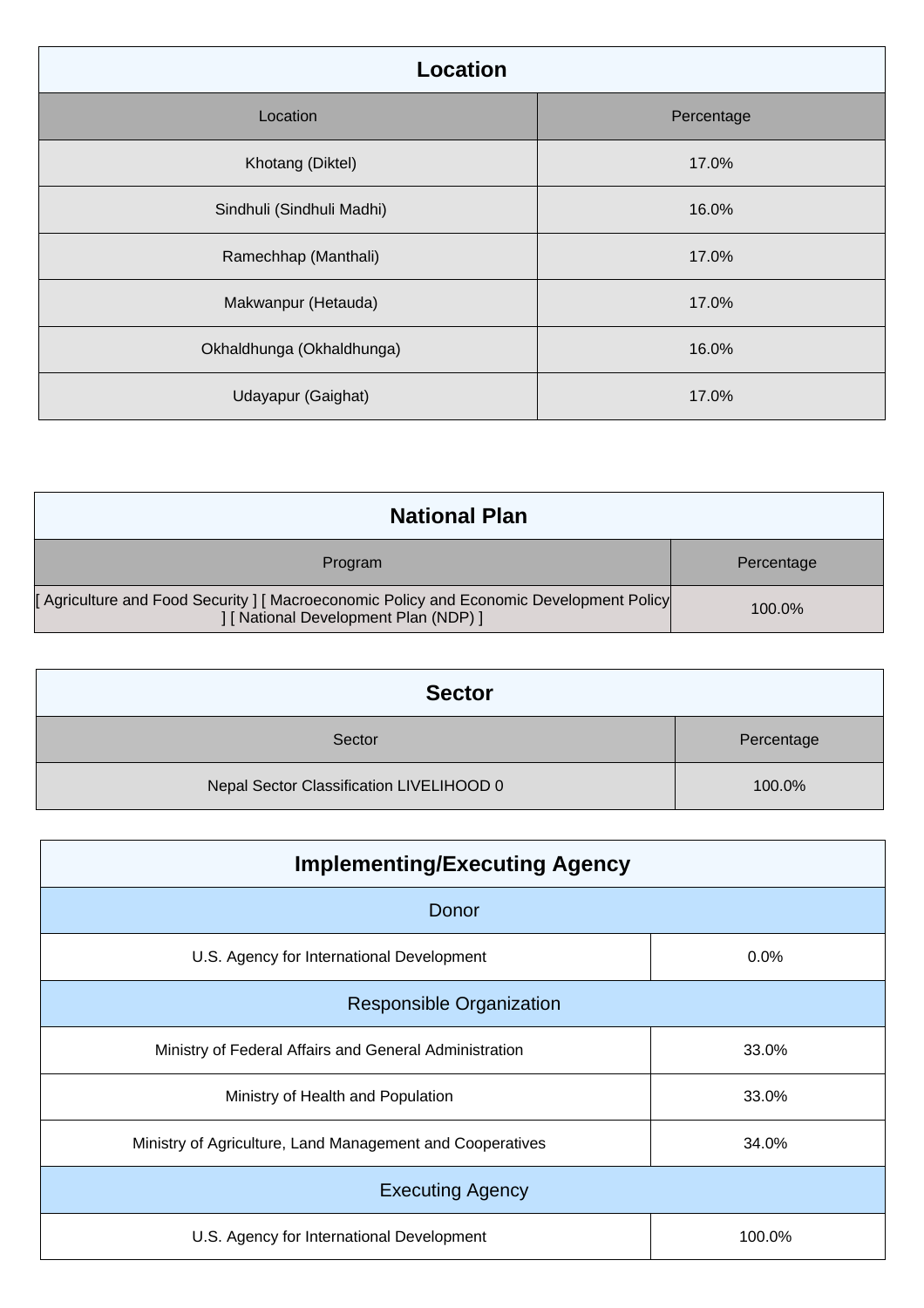## Implementing Agency

Save the Children **100.0%** Save the Children **100.0%** 

| <b>Funding</b>                                    |                       |                    |                               |               |                     |
|---------------------------------------------------|-----------------------|--------------------|-------------------------------|---------------|---------------------|
| Transaction<br>Date                               | Type of<br>Assistance | Mode of<br>Payment | Post Earthquake<br>Assistance | Commitment    | <b>Disbursement</b> |
| <b>U.S. Agency for International Development</b>  |                       |                    |                               |               |                     |
| <b>Actual</b>                                     |                       |                    |                               |               |                     |
| 10/17/2014                                        | <b>Grant Aid</b>      | Reimbursable       | No                            | 59,000,000    | Ю                   |
| 10/22/2014                                        | <b>Grant Aid</b>      | Reimbursable       | No                            | 0             | 5,400,000           |
| 3/4/2015                                          | Grant Aid             | Reimbursable       | No                            | О             | 2,356,520           |
| 9/30/2015                                         | <b>Grant Aid</b>      | Reimbursable       | No                            | 10            | 6,345,562           |
| 3/9/2017                                          | <b>Grant Aid</b>      | Reimbursable       | No                            | Ю             | 14,500,001          |
| 1/2/2018                                          | <b>Grant Aid</b>      | Reimbursable       | No                            | 10            | 4,000,000           |
| 12/1/2019                                         | <b>Grant Aid</b>      | Reimbursable       | No                            | 0             | 5,000,000           |
| 12/1/2020                                         | <b>Grant Aid</b>      | Reimbursable       | No                            | $-21,397,918$ | Ю                   |
| <b>Total</b>                                      |                       |                    | 37,602,082                    | 37,602,083    |                     |
| Total (U.S. Agency for International Development) |                       |                    | 37,602,082                    | 37,602,083    |                     |
| <b>UNDISBURSED BALANCE</b>                        |                       |                    | $-1$                          |               |                     |

| <b>Progress Achieved</b>       |
|--------------------------------|
| Progress Achieved:             |
| Key Problems:                  |
| Steps Taken to Solve Problems: |